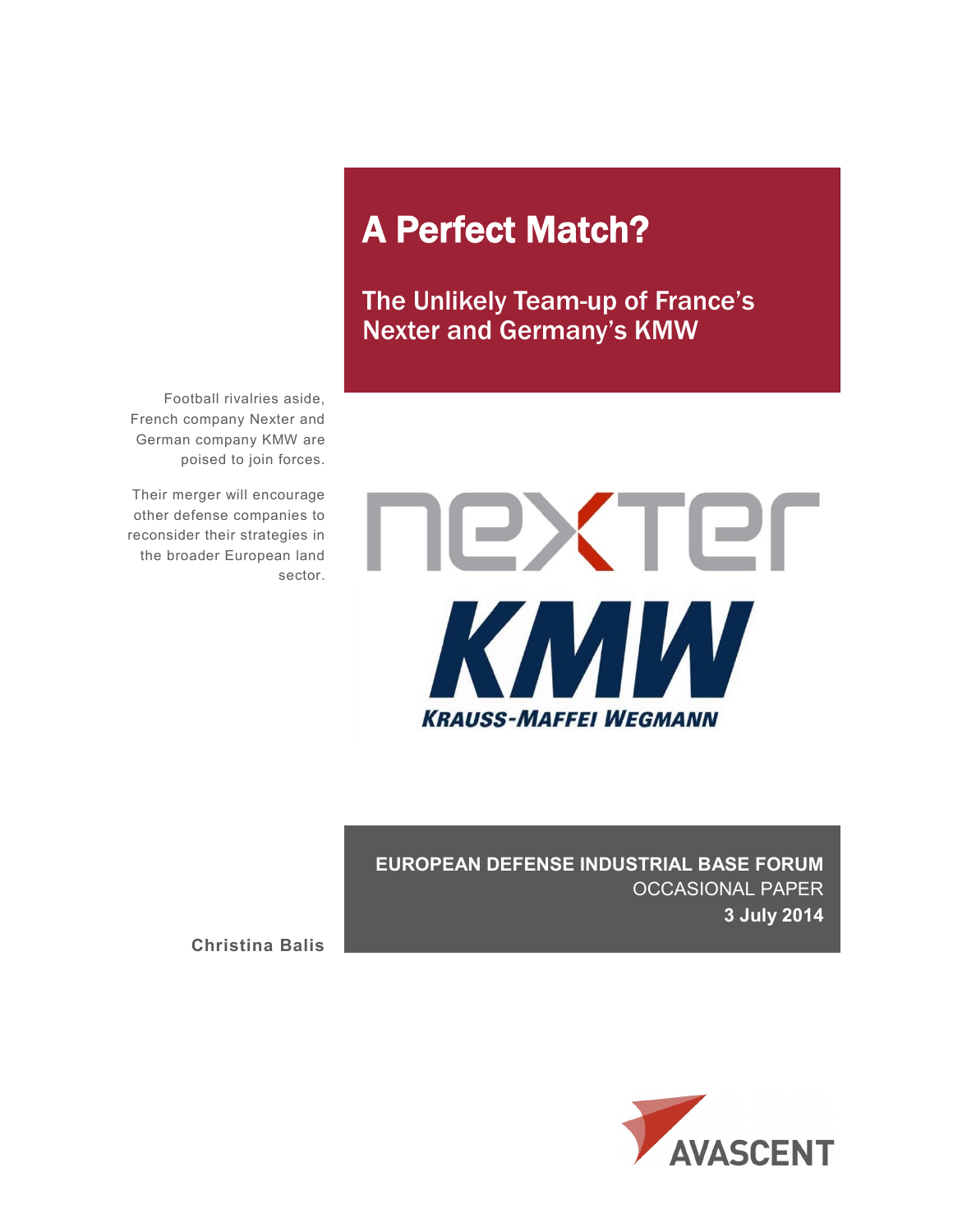Given Friday's looming historic football showdown at the Brazil World Cup, it might seem a peculiar time for Franco-German comity.

Nonetheless, France's Nexter Systems and Germany's Krauss-Maffei-Wegmann (KMW) this week announced a seemingly improbable deal between a French state-owned company that has struggled to compete overseas and a German privately held firm whose products, such as the Leopard battle taank, are of international renown. In their press release, the two parties announced that their respective parent companies—French state holding company GIAT Industries S.A. and privately held Wegmann-Holding GmbH & Co. KG—will each own 50 percent of a holding company that will account for nearly 2 billion in revenues and more than 6,000 employees.

## **As in any high-stakes contest, timing is everything. This deal comes at a moment when both parties' interests as well as motivations are aligned.**

As in any high-stakes contest, timing is everything. This deal comes at a moment when both parties' interests as well as motivations are aligned. For the European defense industry, it is a promising start to a badly needed rationalization of a fragmented land systems sector. Globally, this market is currently worth more than \$37 billion,

growing to over \$43 billion by 2022, of which Europe accounts less than a third, according to Avascent estimates.

There are three main reasons why this deal makes sense and why this alliance has a much greater chance of success to get past the goal line than any of the deals previously attempted or considered within Europe's land sector. Previous unfulfilled mergers include those between France's Renault Trucks Defense (or RTD, owned by Sweden's Volvo Group since 2001) and Nexter and Germany's Rheinmetall and KMW, as well as early crossborder attempts involving French, German and British firms.

The first reason is feasibility. The fact that neither company is publicly listed explains in large part why the deal has gone as far as it has. State-owned and private companies have more flexibility in structuring such transactions, whether within or across national borders, and are more open to creative approaches even if that means forfeiting certain near-term cost synergies. In fact, the companies underscored the industrial-base preservation rationale behind the merger of equals in their deal announcement.

This leads to the second key consideration in favor of this deal: the broader value proposition at work for both companies. KMW lacks diversification in its portfolio, and while successful internationally, it now has to compete against a growing array of costcompetitive contenders on the global scene,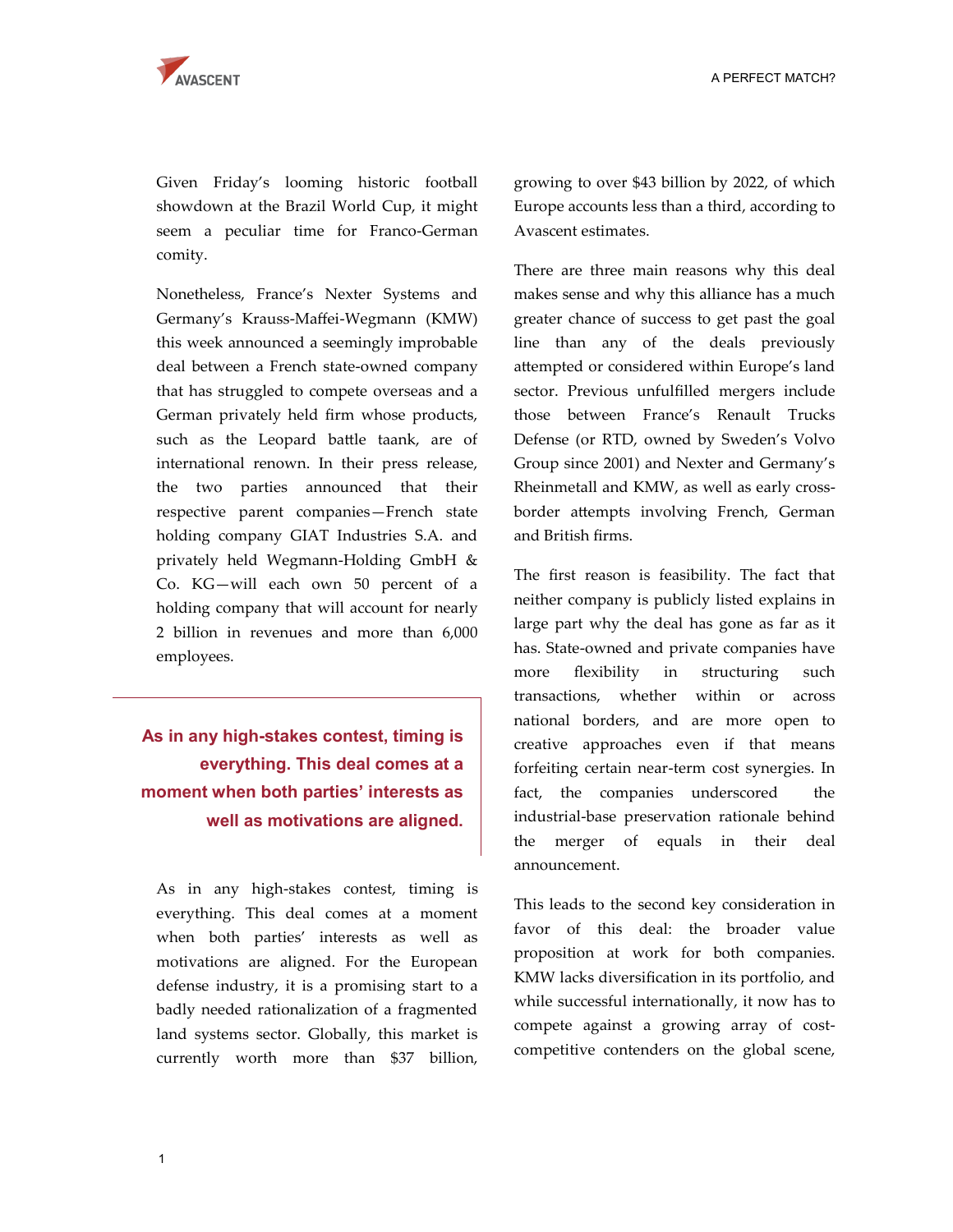

not to mention against its own government's tightening export control policies. Although the latter cannot be seen as the key driver behind the decision to push forward with this merger—reports about talks date back to more than a year ago before the arrival of the current coalition government in Germany and the announced change in export regulations it certainly adds to KMW's concerns about sustaining the volume of recent international orders.

Nexter, on the other hand, has struggled to secure international wins beyond recent isolated sales to Saudi Arabia and Indonesia, and its combat-proven VBCI infantry-fighting vehicle has yet to secure a single export contract. Contrary to KMW, however, Nexter has successfully started to diversity into adjacent markets, notably munitions (having concluded within less than a year the acquisitions of French SNPE/Eurenco and Chemring's European munitions business) and robotics (with the creation of subsidiary Nexter Robotics a year ago).

Internationally, the two firms can combine forces in pursuit of new opportunities in the Middle East, notably UAE and Qatar, and Asia, with India being among the attractive near-term targets. Closer to home, Denmark is another attractive target. As Nexter CEO Philippe Burtin stated before the French national assembly last fall, the company's vision is to be an integrated company that takes advantage of synergies with the armaments and munitions business while having sufficient scale to allow the

**...the new company will need to deal with potential portfolio conflicts as well as broader market entry issues.**

development of programs without being dependent on governments that no longer have the financial capacity to sustain them. In his words, "The European option [of consolidation] could allow us access to larger scale through the merger of two companies in good [financial] health pulling together their skills, customers and domestic market."

To be sure, the new company will need to deal with potential portfolio conflicts as well as broader market entry issues. While current teaming arrangements between Nexter and RTD with regard to the French Scorpion program, which was formally launched two weeks ago, and between KMW and Rheinmetall with regard to the joint development of the Boxer wheeled armored vehicle will likely have to be respected in the near term, they do raise longer-term strategy questions. Ultimately, the two partners will need to rationalize somewhat their portfolio of vehicles even as the consolidation of their industrial footprint will inevitably take longer.

The third reason for the likely success of this deal is a shared motivation for concluding it now. The owners of both companies have an interest in gradually extracting themselves from their respective businesses. Clashes between Manfred Bode, chairman of the supervisory board and the company's long-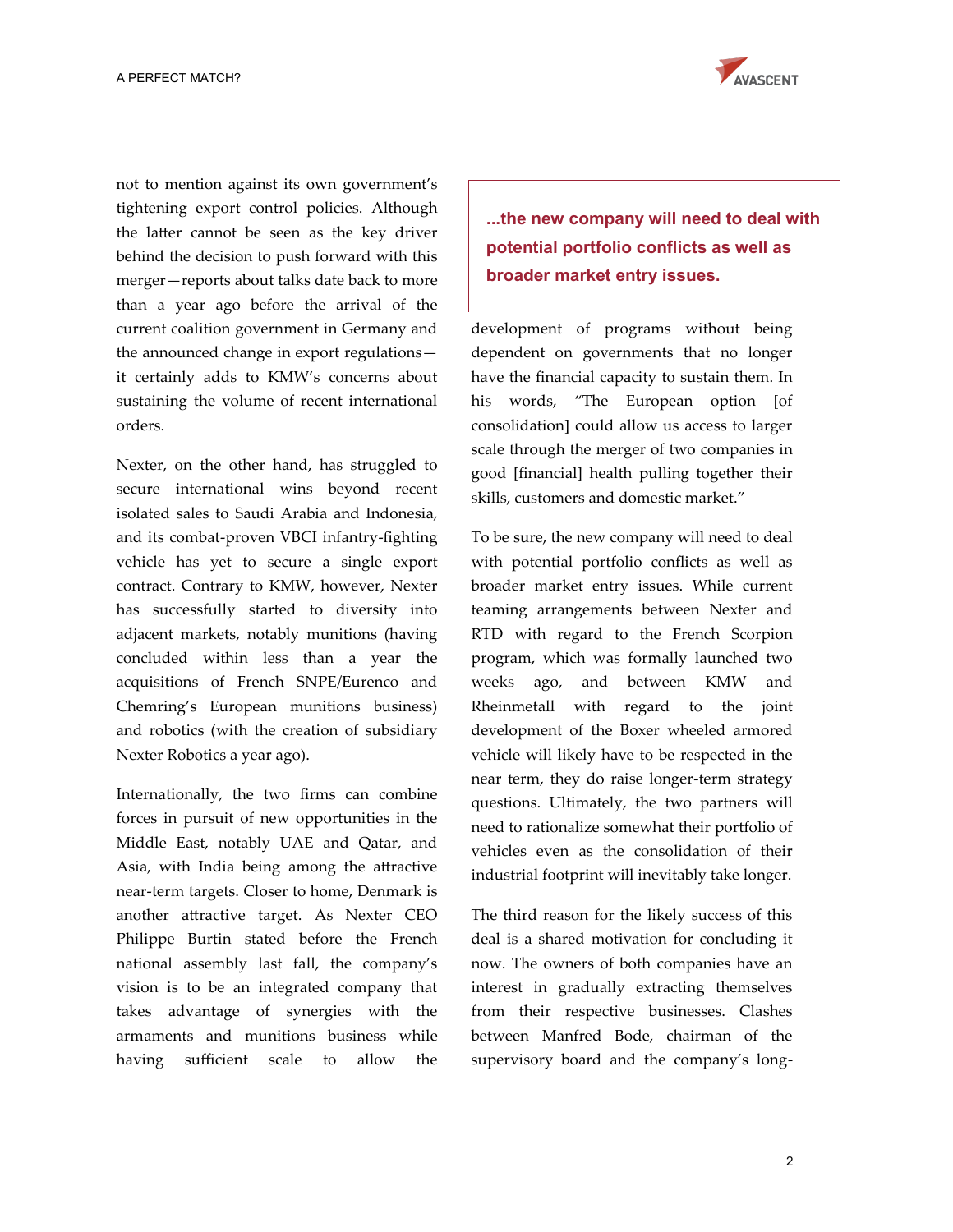

time CEO until 2006 when Frank Haun took over, and the silent members of the von Braunbehrens family, which owns slightly more than half of the holding company, have been reported in recent years. The Bode and von Braunbehrens families are known to have had disagreements on how to run the business as well as philosophical differences regarding selling to certain third countries, particularly in the wake of the Arab Spring. The French government, on the other hand, should welcome a much-needed cash infusion from a partial sale of Nexter—a move that also supports the French defense ministry's target of securing €6 billion in exceptional receipts over the next five years—particularly when such a sale also ensures them the status of equal partner.

Whether this deal succeeds or fails will reveal a lot about the viability of defense industrial consolidation in Europe. However, the 2012 failed combination of BAE Systems and EADS (now renamed Airbus Group) need not spoil the odds. First of all, the size of this deal is significantly smaller. The combined KMW-Nexter group will have less than 15% the revenues and employees of Airbus Defence and Space, the new Airbus Group subsidiary that emerged out of the ashes of the aborted 2012 merger. BAE and EADS also had the worst of both worlds in trying to sell their combination to investors and their respective governments, not just to one government as is the case here. The French government, which is keen on promoting defense exports, is expected to sign off on the Nexter deal and Germany's politicians are unlikely to show a red card.

Other European players will now be forced to rethink or accelerate their strategies. This includes Rheinmetall (now facing a similarly sized competitor and one-time partner in its own backyard), Volvo Group (left with a subscale "government sales" business, essentially comprised of French defense assets RTD and Panhard), Thales (who may now need to accelerate the strategic review of its TDA armaments subsidiary), and Finmeccanica (whose new leadership may feel more compelled to divest the Italian company's Oto Melara subsidiary), as well as BAE Systems and General Dynamics, transatlantic leaders in the land sector and the original champions of consolidation in Europe.

## **Other European players will now be forced to rethink or accelerate their strategies.**

Friday's showdown between Germany and France will result in one team going home crestfallen, disappointing a nation that must wait years for another shot at glory while the winner advances to the final. The merger of Nexter and KMW is also a decisive moment for French and German interests. But in this case, unlike on the playing field at Estádio Maracanã in Rio de Janeiro, both sides can come out winners—while leaving several spectators feeling sidelined.